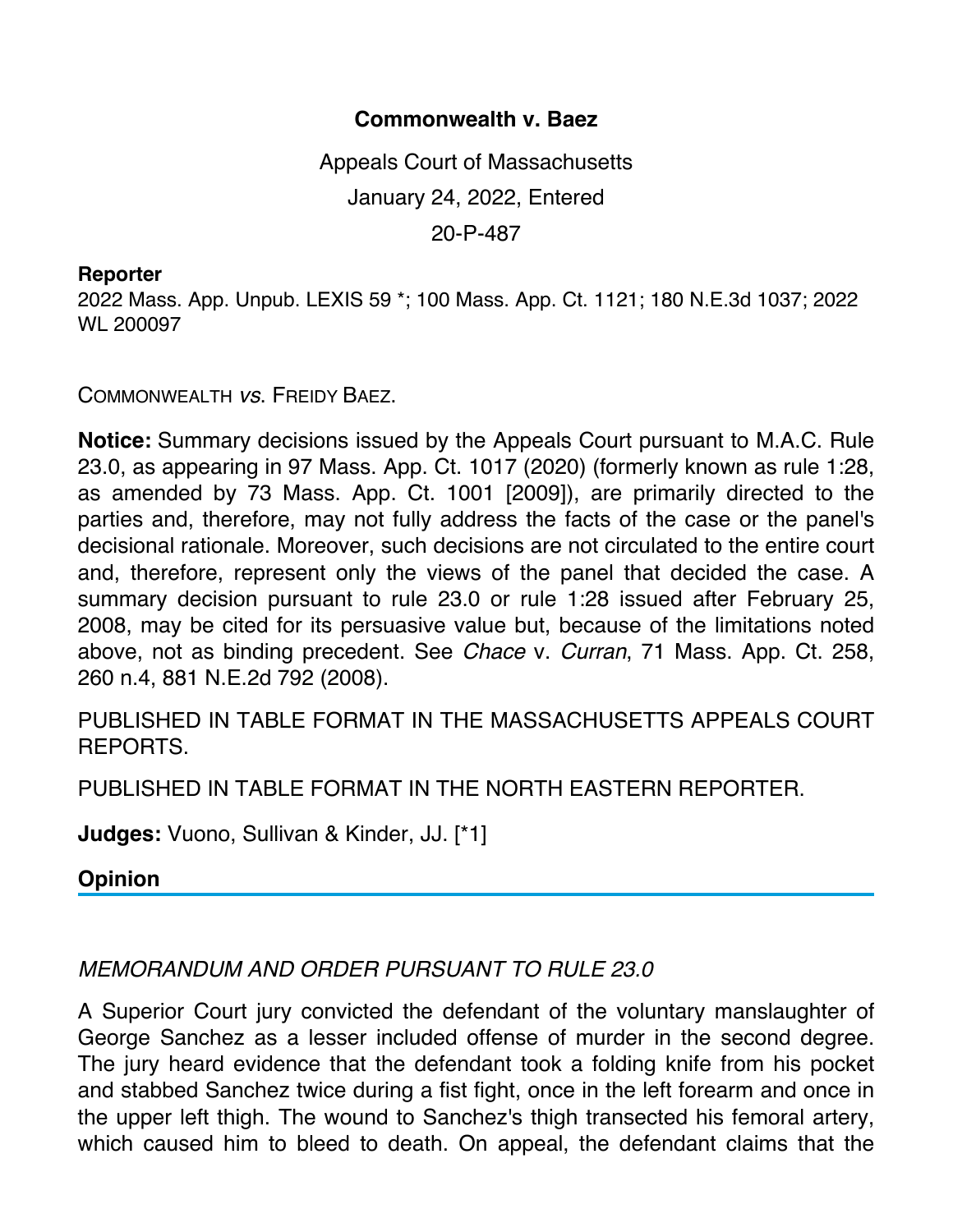judge erred in restricting his closing argument and failing to instruct the jury on the lesser included offense of involuntary manslaughter. Because we conclude that the jury should have been instructed on the lesser included offense of involuntary manslaughter, we vacate the judgment of conviction and remand to the Superior Court.

*Discussion*. 1. *Closing argument*.1 After the evidence closed, defense counsel sought the judge's permission to argue to the jury that the defendant feared that Sanchez would use the concrete platform and steps as a weapon by bashing the defendant's head against them. The judge expressed skepticism that the evidence supported such [\*2] an inference, but gave defense counsel an opportunity to review the evidence overnight before she ruled. The following day, after hearing further argument, the judge denied the defendant's request, reasoning that it "was very clear that [the defendant's] concern was that he was being repeatedly punched . . . [b]ut if he had had the concern that his head was getting hit off the concrete . . . then he was free to say so and didn't." The defendant claims this was an improper restriction on his right to marshal the evidence during his closing argument. Because defense counsel objected to the judge's ruling, we review for prejudicial error. See *Commonwealth* v. *Holbrook*, 482 Mass. 596, 603, 125 N.E.3d 696 (2019).

We discern no error in the judge's ruling. The defendant testified that Sanchez "jumped on top of [him] . . . grabbed [him] here by the neck — the collar," and repeatedly "punch[ed] [him] hard on the head, the mouth." The defendant was afraid that Sanchez "was going to mess up [his] head," and that Sanchez "was going to kill [him]." No witness testified that Sanchez used the concrete platform or steps as a weapon, the physical evidence did not indicate such use, and the defendant did not testify that he feared Sanchez would do so. We agree with [\*3] the judge's assessment that the reasonable inference from the defendant's testimony was that "his concern was that he was being repeatedly punched." The defendant's proposed argument would have required the jury to "speculate on a hypothesis not supported by the evidence." *Commonwealth* v. *Paton*, 31 Mass. App. Ct. 460, 464, 579 N.E.2d 177 (1991).

2. *Involuntary manslaughter*. The defendant's theory of the case was that he stabbed Sanchez while acting in self-defense. The judge agreed to instruct the jury on self-defense and the lesser included offense of voluntary manslaughter, but she declined to give an instruction on the lesser included offense of involuntary manslaughter, reasoning that the defendant admitted he intentionally stabbed

<sup>1</sup> Because the defendant claims that he is entitled to a new trial due to the restriction of his closing argument, we address the argument even though we vacate the judgment of conviction on a different issue.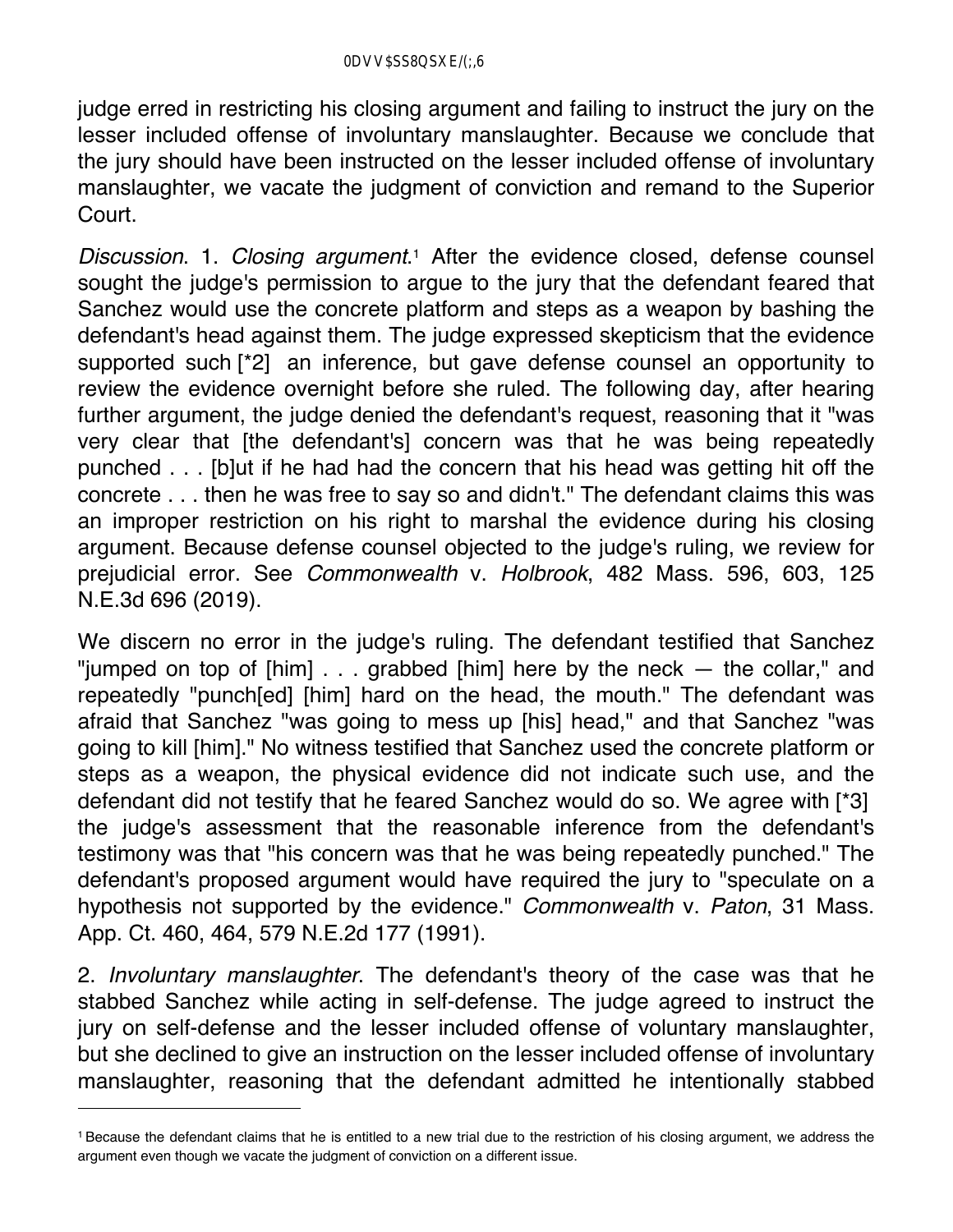Sanchez. The defendant claims error in the failure to instruct on involuntary manslaughter.

Pertinent here, involuntary manslaughter is an unlawful homicide where wanton and reckless conduct causes death. *Commonwealth* v. *Simpson*, 434 Mass. 570, 590, 750 N.E.2d 977 (2001). Wanton and reckless conduct in this context "is intentional conduct that create[s] a high degree of likelihood that substantial harm will result to another person" (quotation omitted). *Commonwealth* v. *Pagan*, 471 Mass. 537, 547, 31 N.E.3d 575, cert. denied, 577 U.S. 1013, 136 S. Ct. 548, 193 L. Ed. 2d 439 (2015). Thus, "[i]n determining whether an involuntary manslaughter instruction must be given, we ask whether any reasonable view [\*4] of the evidence would have permitted the jury to find wanton and reckless conduct rather than actions from which a plain and strong likelihood of death would follow" (quotation omitted). *Commonwealth* v. *Braley*, 449 Mass. 316, 331, 867 N.E.2d 743 (2007). See *Commonwealth* v. *Fitzmeyer*, 414 Mass. 540, 547, 609 N.E.2d 81 (1993), quoting *Commonwealth* v. *Sires*, 413 Mass. 292, 303, 596 N.E.2d 1018 (1992) (involuntary manslaughter instruction not warranted "[w]hen it is obvious that the risk of physical harm to the victim creates a 'plain and strong likelihood that death would follow'"). In doing so, we draw all reasonable inferences in favor of the defendant. *Braley*, *supra* at 331.

The defendant testified that Sanchez attacked him and was on top of him "punching [him] hard on the head, the mouth." The defendant "thought [Sanchez] was going to kill [him]," so he took a knife from his pocket and "[t]o get [Sanchez] off [the defendant] nicked [Sanchez] in the arm." When Sanchez continued to beat him, the defendant "hit him on the left leg . . . [w]ith the knife." This evidence, viewed in the light most favorable to the defendant, supports an inference that the defendant intentionally stabbed Sanchez in the arm and leg. The question is whether there was evidence before the jury that would have permitted it to infer that the defendant did so without knowledge of a "plain and strong likelihood that [\*5] death would follow" (quotation omitted). *Braley*, 449 Mass. at 331.

The Supreme Judicial Court has affirmed the denial of a request for an involuntary manslaughter instruction in cases involving stabbings to the torso and head. It is obvious that stabbings to those areas of the human body create a plain and strong likelihood of death. See *Pagan*, 471 Mass. at 547 (stabbing to "abdomen with an eight-inch blade"); *Commonwealth* v. *Burgess*, 450 Mass. 422, 439, 879 N.E.2d 63 (2008) (stabbing to abdomen and chest with kitchen knife); *Commonwealth* v. *Degro*, 432 Mass. 319, 331, 733 N.E.2d 1024 (2000) (stabbing in back and legs with large kitchen knife); *Commonwealth* v. *Pierce*, 419 Mass. 28, 33, 642 N.E.2d 579 (1994) (one knife blade protruding from temple and another into nasal cavity).